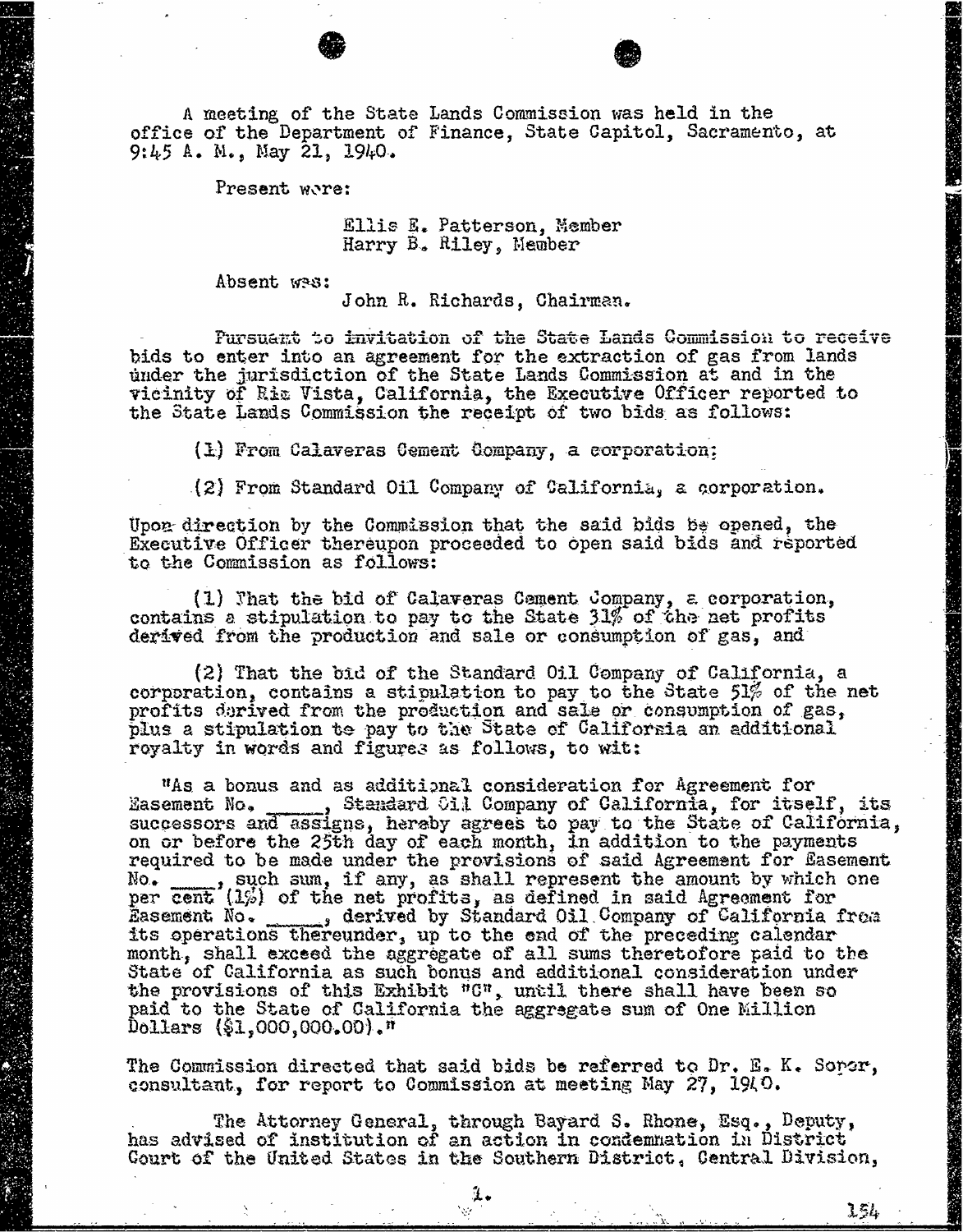of certain public lands of the State of California, which lands are more specifically described in said action designated as No. 204-J Civil. The Executive Officer requested the Commission to determine whether the State should submit to the action in condemnation or should endeavor to exchange the public lands sought by condemnation for other lands of the Federal Government of approximate equal values. Upon motion of Mr. Patterson, seconded by Mr. Riley, and unanimously car a resolution was adopted directing the Executive Office a trade if possible with the Federal Government, whereby the State of California would receive other public lands in exchange for the lands sought through condemnation and at approximately the same values.

The Executive Officer reported that an organization known as the Crockett Stripped Bass Club, Inc., a corporation, had for many years occupied submerged lands along the Carquinez Straits adjacent to Carquinez Bridge and that about 1936 or 1937 the Chief of the Division of State Lands agreed to issue a lease to this Club under . Chapter 69, Statutes of  $192$ . Apparently the then Gove State was unwilling to execute a lease, and in consequence, th continued to occupy the property and to pay the State a nom of  $$1.00$  per year. It was brought to the attention of  $t$ it had no lease and suggested that it make application for a lease to protect itself. Upon motion of Mr. Patterson, seconded by Mr. Riley, and unanimously carried, resolution was adopted authorizing the Executive Officer to recommend to the Director of Finance that he execute easement under Section 675 of the Political Pode for a period not to exceed 12 years at an annual rental of \$216.

The Executive Officer reported the rec. Apt of communication from the State Controller stating that the sugger of \$125,000.00 could be transferred from the State Lands Act Fund to the General Fund and the State Park Maintenance and Acquisition Fund in percents of 70 and 30, respectively. Upon motion of Mr. Patterson, seconded by Mr. Riley, and unanimously carried, a resolution was adopted as follows:

Transfer of the sum of \$[125,000.00](https://125,000.00) from the State Lands Act Fund to the General Fund and State Park Maintenance and Acquisition Fund in percents of 70 and 30, respectively.

Upon report of the Executive Officer of receipt of a communication from the Southwest Exploration Company requesting the Commission to authorize suspension of drilling operations for a period not to exceed three weeks for the purpose of allowing vacations to drilling crews, Mr. Patterson moved and MY. Riley seconded, and unanimously carried, resolution was adopted authorizing the Executive Offices to give consent upon behalf of the Commission to suspension of operations for a period not to exceed 21 days.

The Executive Officer reported receipt of three applications to substitute The Petrol Corporation, a corporation, as operator in Agreement for Easement No. 293, 320 and 322, Huntington Beach. Upon motion of Mr. Patterson, seconded by Mr. Riley, and unanimously carried, resolution was adopted authorizing and directing the Executive Officer to give consent upon behalf of the State Lands Commission substitution of The Patrol Corporation, a corporation, a Agreements for Easements Nos. 293, 320 and 322, Huntington Beach, upon condition that The Petrol Corporation furnish necessary bonds

3.55

2.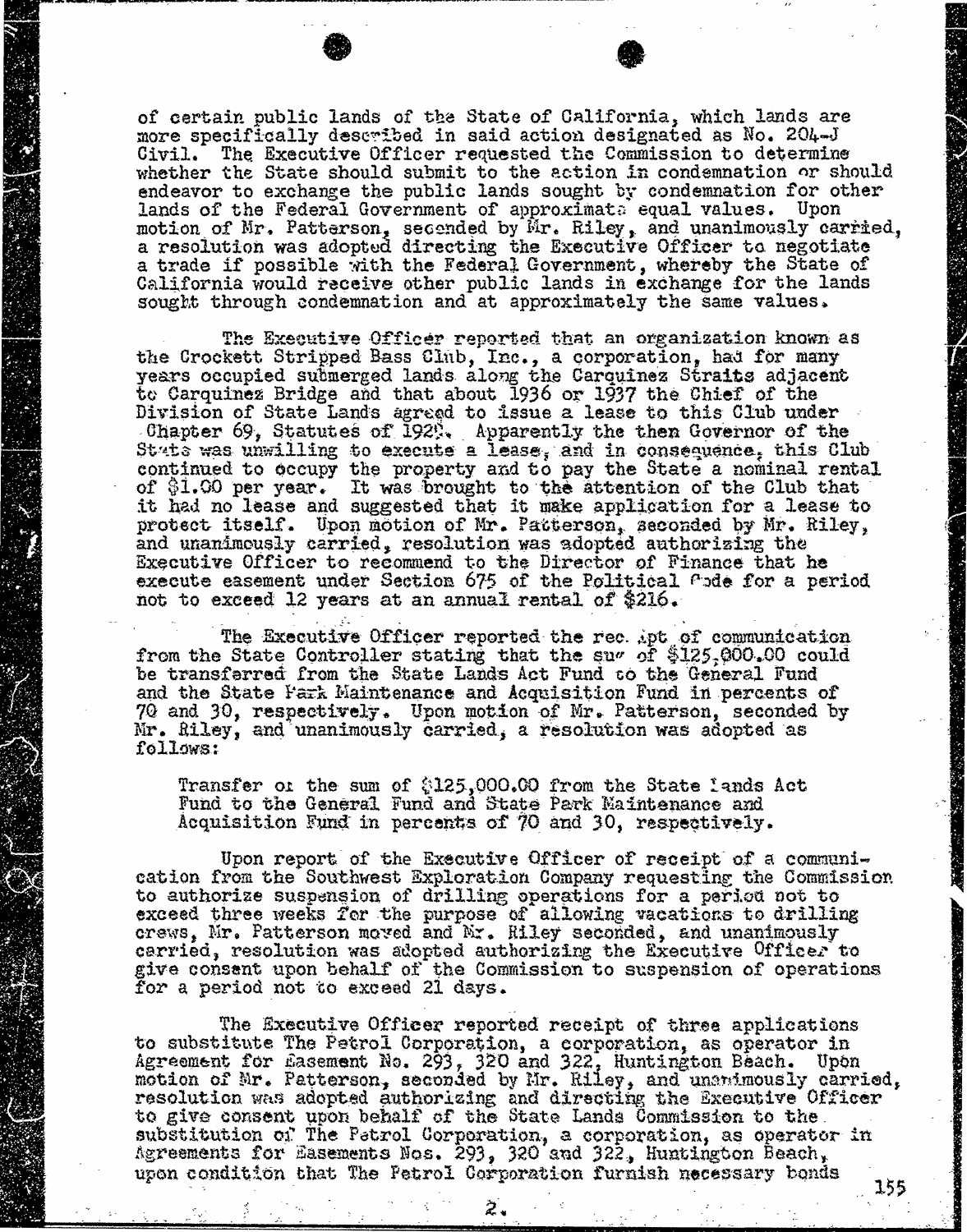and execute said Agreements for Easements.

Receipt of an application was reported by the Executive<br>Officer for an easement to install and maintain a pipe line for the<br>transportation of water underneath certain navigable waters of the transportation of water underneath certain navigable wa State known as Pacheco Creek, Contra Costa County. Upon mo Mr. Patterson, seconded by Mr. Riley, unanimously carried, response to the method of the second to the method of the second to the constant of the method of the second to the method of the second to the method of the secon was adopted authorizing and directing the Executive Officer an easement in the customary form to the applicant for the purpose of the purpose of the purpose of  $p$ of laying and maintaining a water main over and across Pacheco Creek, Contra Costa County, for a term of 25 years and upon payment of app cation fee in the sum of \$10.

The Executive Officer reported that the lessee of State Oil and Gas Lease No. 17 at Summerland, California, had failed to perform covenants and observe conditions contained in said lease and amendment thereto with respect to drilling operations. Mr. Patterson moved, Mr. Riley seconded, and it was unanimously carried, that resolution be adopted authorizing and directing the Executive Officer to give notice to lessee of said lease of intention of the State Lands Commission to cancel said lease at the end of thirty day period from the date of giving such notice for the reasons hereinbefore stated, unless the lessee within that time had take- bonafide steps to correct such default or defaults.

Upon statement of the Executive Officer that the lessee of Lease No. 719 had failed to pay rental in accordance with the terms of the lease and had requested the Commission to cancel the lease, Mr. Patterson moved, Mr. Riley seconded, and resolution was unanimously adopted authorizing and directing the Executive Officer to cancel said lease for failure to pay rental.

It was reported by the Executive Officer that a lease hereto- fore executed between G. Baldocchi, et al., and State of California, for certain premises of the State of California on Sherman Island, would expire June 30, 1940, and that the lessees had made application for an extension of the term. The Executive Officer further suggested that from an examination made, it appeared that the lands included within the lease used for the propogation of asparagus are worth from \$20 to \$25 per acre. Mr. Patterson moved, Hr. Riley seconded, and resolution was unanimously adopted, authorizing the Executive Officer to negotiate a lease with the present lessees for the term of three to five years at a reasonable rental not to exceed \$25.00 per acre per year for such lands devoted to the propogation of asparagus.

Upon advice by the Executive Officer that the accountants in<br>the Department of Finance had recommended the employment of an auditor or accountant to check oil, gas and other accounts of the State Lands Commission, Mr. Patterson moved, Mr. Riley seconded, and resolution was unanimously adopted authorizing and directing the Executive Officer to employ an auditor at a salary not to exceed \$175.00 per month.

The Executive Officer reported that the State Lands Commission is now and has been since the creation of the Commission, occupying the office of the Director of Finance in the State Building, and that quarters have now been provided for the Commission and Executive Officer in the suite, and that it will be necessary to purchase furniture, etc., for the furnishing of the room, the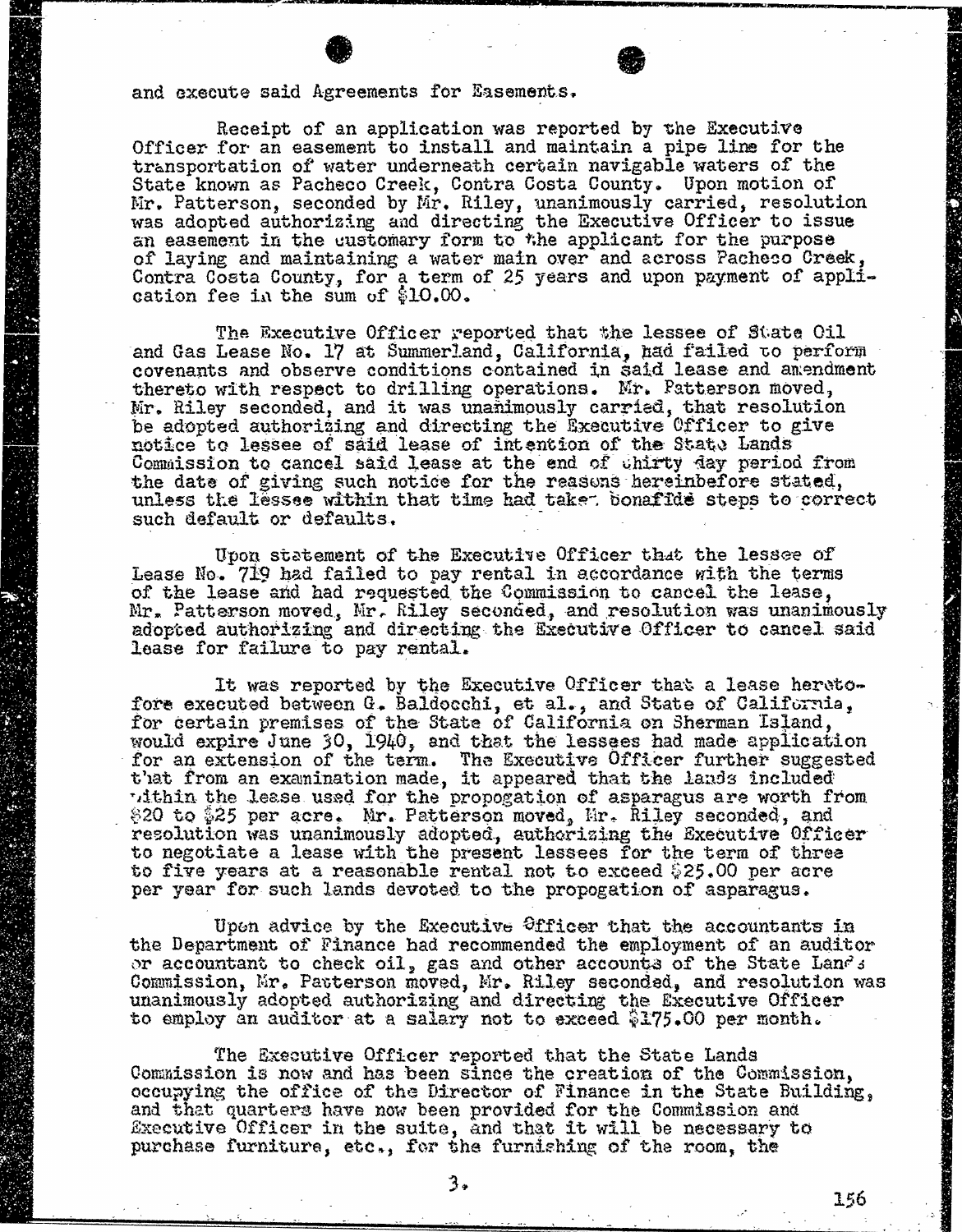Executive Officer was authorized to make suitable purchases for this purpose.

There was presented to the Commission for adoption amendments to "Rules and Regulations Adopted by State Lands Commission on July 12, 1938, Governing the Sale of School Lands and Liou Lands Under the Provisions of an Act of the Legislature Approved May 17, 1933, 386, and the Leasing of Such Lands for Grazing and Recreational Purposes Under the Provisions of an Act of the Legislature approved June 9, 1931, Chapter 673."

Upon motion of Mr. Patterson, seconded by Mr. Riley, resolution was unanimously adorted approving amendments to said rules as follows:

5. Lands of known mineral character will not be sold, bus. Such lands may be leased for grazing purposes, subject to the reservation-te right of State of California to grant permits to prospect for minerals, ineluding excluding oil and gas, and leases and easements to extract minerals, including oil and gas upon and from the leased lands and without compensation to the lesses. The extraction of oil and gas, or any other minerals, from State lands, will-be is governed regulations adopted by the State Lands Commission, under of the Act of the Legislature approved March 24, 1938, Statutes of 1938 extra session, Chapter 5.

8. Applications to purchase lands by municipal corporations, public corporacions, quasi public corporations or by the State Highway Commission, State Park Commission or other State body authorized to purchase and hold land must be made in the name of the organisationagency and subscribed and sworn to (before a notary public or officer qualified to administer oaths) by the authorized officer thereof, whose authorization must accompany the application. The seal of the organisation agency must be affixed to the application.

10. When an application to purchase or lease lands has been filing will be published in one issue of a newspaper of the filing will be published in one issue of a newspaper general circulation in the county wherein the land is a period of 30 13 days from and after the date of publication of said notice any other qualified applicant may file an application with the State Lands Commission at Sacramento, subject to the rights of applicant. Each applicant may make as many different bids or lease the land as he may desire, which bids must be in writing, sealed and filed with the State Lands Commission before 4 P. M. of the 30th 10th day from the date of the publication of the notice. (REMAINDER RULE 10 SAME AS BEFORE) .

15. When an application to lease State land for grazing purposes has been filed, the application will be suspended for a period of 30 10 days from the date of publication of notice as required by rule 10 hereof, to allow any other applicant an opportunity to apply. Each applicant may make as many different rental offers as he may desire, which offers must be in writing, sealed and filed with the State Lands Commission at Sacramento before 4 P. M. of the 30th 10th day from and after the date of the publication of the notice.

157

花の (の)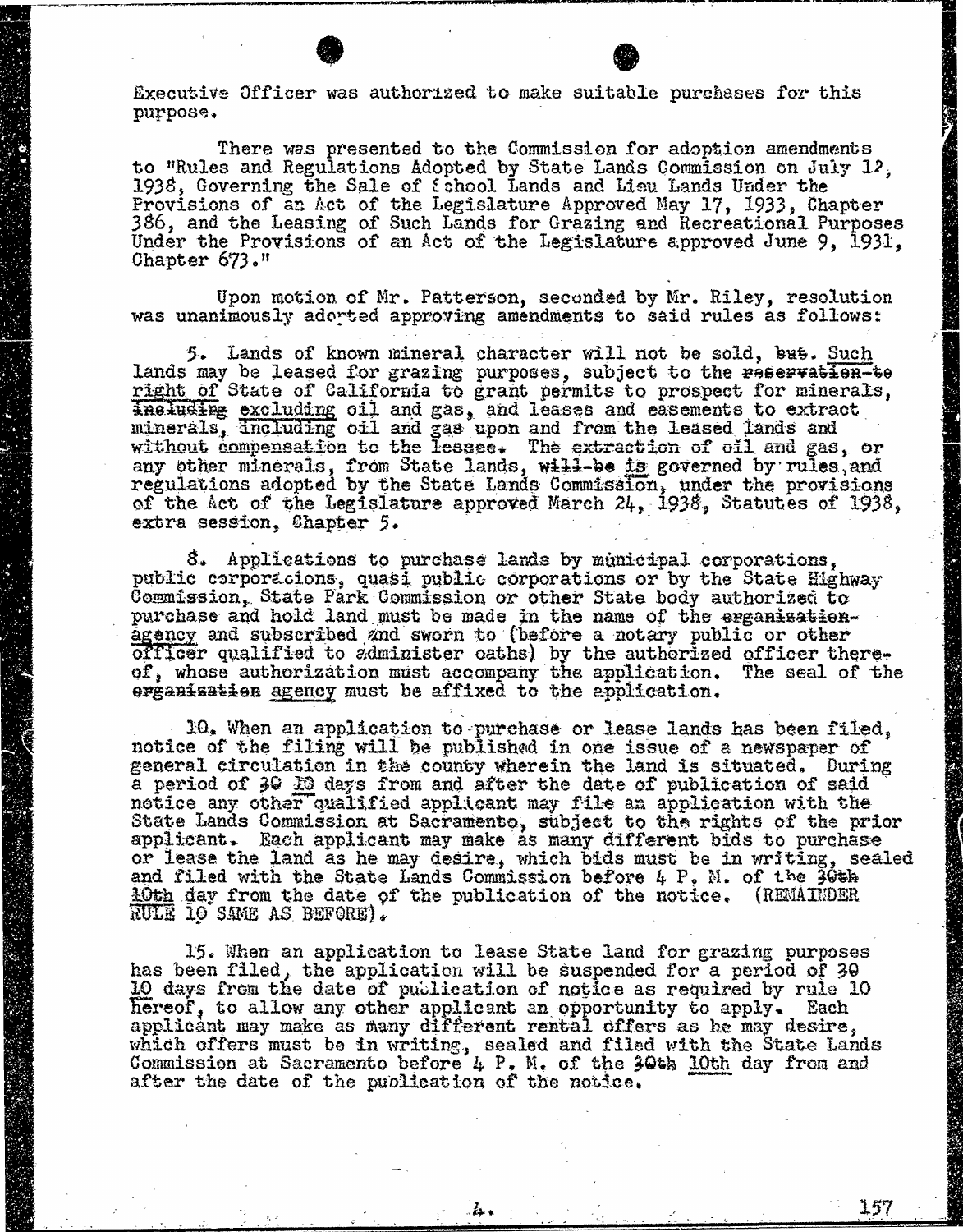16. At the expiration of the 39 10 day period from and after the date of publication of the notice of the filing of the first application, all bids will be submitted to the State bands Commission. The application-accompanied-with-the-higheat-bid-willbe-approved, When the price is fixed at which the land may be leased, the first applicant shall have the first opportunity to make payment of the rental (unless it should appear to the State Lands Commission that it would not be in the interest of the State to accept said bid, in which  $e$ shall be rejected by the State Lands Commission), and a lea and forwarded to the applicant for execution. Said applic 15 days thereafter within which to execute and return such lease State Lands Commission at Sacramento and make payment of the first annual rental in advance. The State Lands Commission shall receive the money and issue a receipt therefor. All subsequent annual payments of rental must be made to the State Lands Commission at Sacramento in like manner within 15 days after they become due. In case payments are not made as herein provided, the lease and all rights thereunder shall cease and terminate.

Upon motion of Mr. Patterson, seconded by Mr. Riley, by resolutions adopted by unanimous vote, the Executive Officer was authorized and directed to perform the acts, and his acts were approved and confirmed as follows:

1. Issuance of consent to Newport Dredging Company to conduct dredging operations at Seal Beach, Anaheim Bay, Orange County, upon payment of application fee in the sum of  $$10.00$ .

2. Issuance of permit to maintain breakwater constructed by the U.S. Government through the Coast Guard at Point Arguel'...

3. Authorization of Executive Officer to permit removal of groin constructed by the Union Realty Company, a corporation, under permit of Division of State Lands.

 $4$ . Issuance of State mineral prospecting permits to E. D.<br>for the NWA of NWA of Section 16, T. 6 S., R. 5 E., M. D. M., Stan County, for chrome and manganese, and to John C. P. Boyle for the  $S_{\text{S}}$ of  $NM_{\frac{1}{2}}$ ,  $N_{\frac{1}{2}}$  of  $SW_{\frac{1}{2}}$ ,  $S_{\frac{1}{2}}$  of  $SW_{\frac{1}{2}}$  and  $N_{\frac{1}{2}}$  of  $S_{\frac{1}{2}}$  of Section 36, T. 4 S. R. 5 E., M. D. M., Stanislaus County, for man

5. Execution of certificates to the Governor with request that patents in the name of Martha B. Kerr and D. D. Cargile covering 26.72 and 40 acres in San Diego and Riverside Counties, respectively, be issued covering lieu lands described in the patents.

6. Approval of plans by Executive Officer for Mrs. Alice F. Schott to construct groin on tidelands and submerged lands of the State fronting property of the applicant at Sandyland, California.

7. Issuance of easement by Director of Finance and consent thereto by the State Lands Commission to Stanley S. Anderson, et ux., for construction and maintenance of wharf upon tidelands and submerged lands of the State 11.6 miles southeast of Hueneme Lighthouse, Ventura County, for a period of 12 years at an annual rental of \$180.00.

158